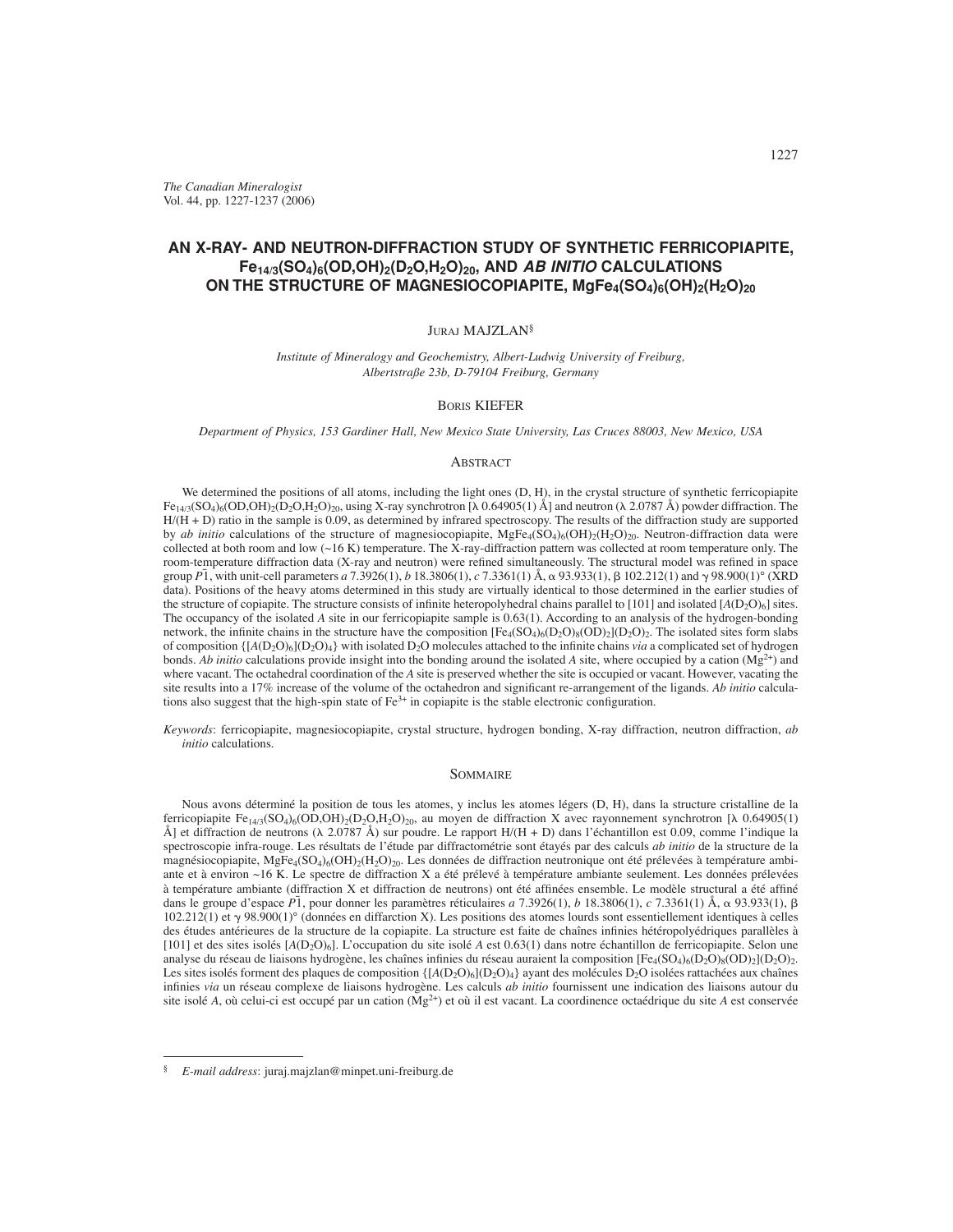quel que soit le taux d'occupation du site. Toutefois, un site vacant mène à une augmentation de 17% du volume de l'octaèdre et une réorganisation importante des ligands. D'après les calculs *ab initio*, l'état de spin élevé de Fe<sup>3+</sup> serait la configuration électronique stable dans la copiapite.

## (Traduit par la Rédaction)

*Mots-clés*: ferricopiapite, magnésiocopiapite, structure cristalline, liaisons hydrogène, diffraction X, diffraction neutronique, calculs *ab initio*.

## **INTRODUCTION**

Copiapite is one of the minerals precipitating from acid mine-drainage (AMD) waters (*e.g.,* Jamieson *et al.* 2005). This mineral is associated with other  $Fe^{3+}$  sulfates, such as jarosite  $[KFe<sub>3</sub>(SO<sub>4</sub>)<sub>2</sub>(OH)<sub>6</sub>],$ rhomboclase  $[(H_5O_2)Fe(SO_4)_2(H_2O)_2]$ , or coquimbite  $[Fe<sub>2</sub>(SO<sub>4</sub>)<sub>3</sub>(H<sub>2</sub>O)<sub>9</sub>]$ . AMD minerals incorporate and store a variety of metals that originate by weathering of pyrite and the attack of acidic solutions on the ambient minerals and rocks. Minerals of the copiapite group display a remarkably wide range of compositional variations (Atencio *et al.* 1996). The general formula of these minerals is  $AFe^{3+}$ <sub>4</sub>(SO<sub>4</sub>)<sub>6</sub>(OH)<sub>2</sub>(H<sub>2</sub>O)<sub>20</sub>, where *A*  $=$  Fe<sup>2+</sup> (copiapite *sensu stricto*), Mg<sup>2+</sup> (magnesiocopiapite),  $Cu^{2+}$  (cuprocopiapite),  $Ca^{2+}$  (calciocopiapite),  $Zn^{2+}$  (zincocopiapite),  $2/3Fe^{3+}$  (ferricopiapite), and  $2/3$ Al<sup>3+</sup> (aluminocopiapite). The crystal structure of this group of minerals was solved by Süsse (1972) for magnesiocopiapite, and by Fanfani *et al.* (1973) for ferricopiapite.

In this study, we investigated the structure of synthetic, deuterated ferricopiapite by powder synchrotron X-ray and neutron diffraction in order to determine the position of the light atoms (D, H). The experimental part of the work is complemented by *ab initio* calculations on the structure of magnesiocopiapite. The structure of magnesiocopiapite was preferred over that of ferricopiapite in the *ab initio* work because the vacancies in the latter caused additional complications. As will be shown, only the combination of experiments and theory gave a clear picture of the location and behavior of light atoms in this complicated structure.

## THE CRYSTAL STRUCTURE OF COPIAPITE

The backbone of the copiapite structure consists of infinite chains of composition  $[Fe_4(SO_4)_6(H_2O)_8(OH)_2]$ parallel to [101] (Fig. 1). The cation at the *A* site is octahedrally coordinated by H2O molecules, forming  $[A(H_2O)_6]$  units (Fig. 1), and connected to the rest of the structure only by hydrogen bonds. There are six isolated  $H<sub>2</sub>O$  molecules in the unit cell. The two structural models (Süsse 1972, Fanfani *et al.* 1973) are slightly different, especially in the tilting of the infinite chains of polyhedra along [101]. Fanfani *et al.* (1973) provided a guess for a likely hydrogen-bond scheme in the structure of ferricopiapite. However, the positions of the hydrogen atoms remained unknown.

#### MATERIALS AND METHODS

The sample of deuterated ferricopiapite was synthesized from a mixture of 12.3 g of  $Fe<sub>2</sub>(SO<sub>4</sub>)<sub>3</sub>(H<sub>2</sub>O)<sub>96.75</sub>$ [labeled as  $Fe<sub>2</sub>(SO<sub>4</sub>)<sub>3</sub>$ •XH<sub>2</sub>O, reagent grade, Alfa Aesar) and 6 mL of D<sub>2</sub>O (99.9 at.% D, Aldrich]. The  $Fe<sub>2</sub>(SO<sub>4</sub>)<sub>3</sub>(H<sub>2</sub>O)<sub>0.6.75</sub>$  is a very fine-grained, strongly hygroscopic material that is amorphous to X-rays. This material was dehydrated in a sintered alumina crucible by heating at 100°C for 1 hour, at 160°C overnight, and at 500°C for one hour. The dehydrated powder was



FIG. 1. A schematic representation of the structure of ferricopiapite. The infinite chains are almost perpendicular to the plane of the projection. The sulfate tetrahedra are light grey and the  $Fe(O,OH,OH<sub>2</sub>)<sub>6</sub>$  octahedra are medium grey. The  $[A(H<sub>2</sub>O)<sub>6</sub>]$  sites are shown as dark octahedra. Hydrogen atoms and isolated  $H_2O$  molecules are not shown for clarity. Unit-cell edges are outlined by thin solid lines.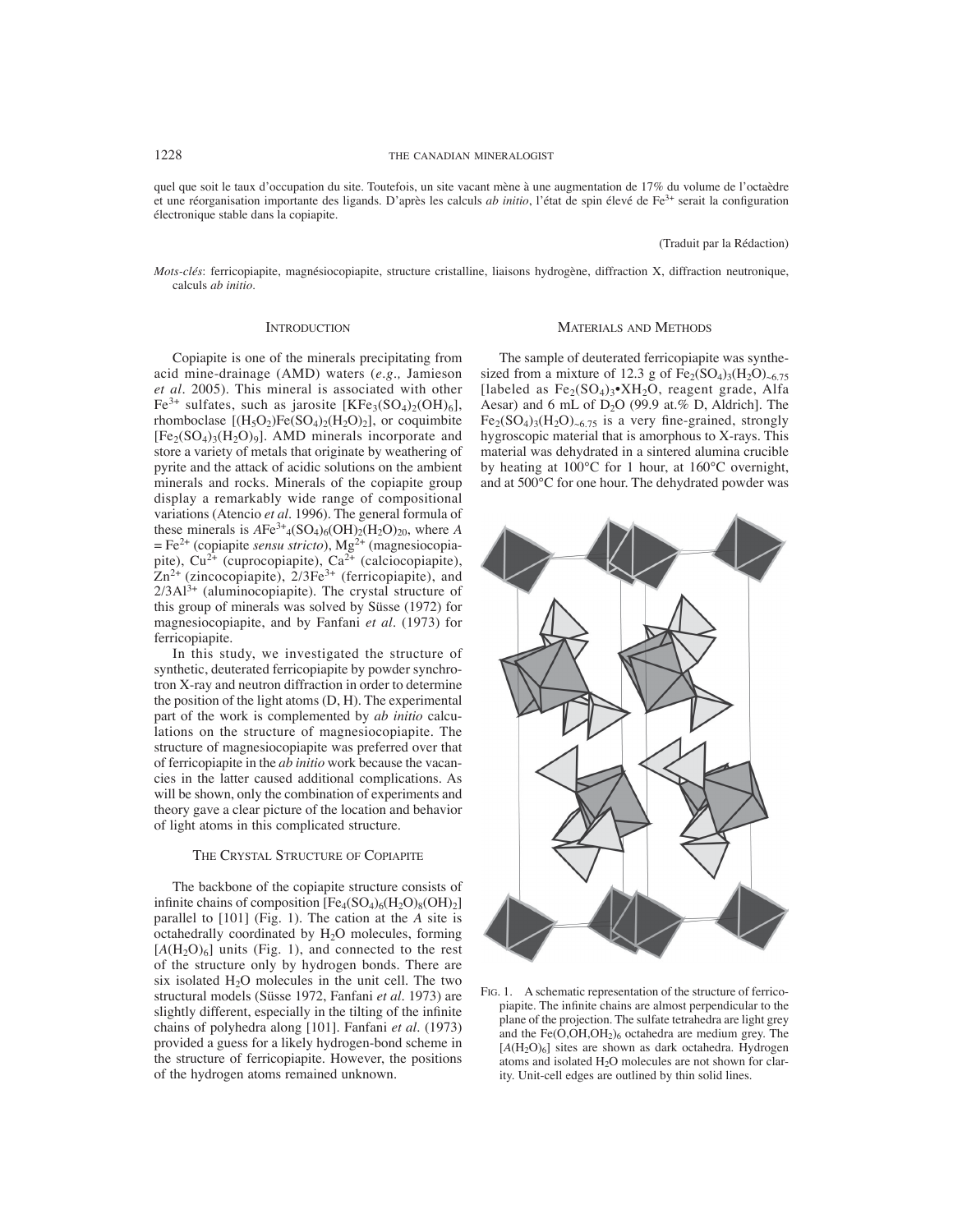allowed to cool to ~100 $^{\circ}$ C, and then mixed with D<sub>2</sub>O in a polyethylene vial. The vial was sealed, isolated with a teflon tape, and placed in an oven at  $50^{\circ}$ C. The light beige slurry turned to a dense, viscous brown liquid in two days. In another two days, the viscous, honey-like liquid recrystallized into a compact aggregate of yellow ferricopiapite.

The synchrotron XRD pattern was collected nine days after the sample crystallized. The XRD pattern was collected at the bending magnet beamline X3B1 at National Synchrotron Light Source (Brookhaven National Laboratory). X-rays of a wavelength 0.64905(1) Å were selected with a double crystal  $Si(111)$  monochromator. The wavelength and the zero angle of the diffractometer were determined with a NIST 1976 standard reference material (corundum,  $\alpha$ -Al<sub>2</sub>O<sub>3</sub>). The sample was loaded in air into a glass capillary (1.0 mm in outer diameter) that was rotated about its axis during the data collection. The intensity of the incoming beam was monitored during the data collection with an ion chamber, and the measured intensities of the diffracted beam were corrected for the decay and fluctuations of the primary beam. The diffracted beam was analyzed with a Ge(111) crystal and Na(Tl)I scintillation detector. The XRD pattern was collected at room temperature, over an angular range of 1.5 to  $37.0^{\circ}$  20, with step size of 0.002°, and counting time of 1 s per step.

The neutron powder-diffraction pattern was collected two days after the sample crystallized, on the BT–1 diffractometer at the Center for Neutron Research at the National Institute of Standards and Technology, using a Ge(311) monochromator with a 75° take-off angle and a 15' in-pile Soller collimator. The sample was loaded in a vanadium sample container, 50 mm long, 15.6 mm in diameter, under a stream of dry He in an open glove-box. Relative humidity during loading was  $\leq$ 15%. The vanadium container was sealed by pressing on an indium seal. The sample was then exposed to a beam of neutrons with  $\lambda = 2.0787$  Å. The diffracted neutrons were detected by an array of  $32<sup>3</sup>$  He detectors at 5° intervals. The diffraction pattern was collected over a 20 range of  $1.3 - 166.3^{\circ}$  with a step size of  $0.05^{\circ}$ at both room temperature and  $~16$  K. A closed-cycle He refrigerator was used for the temperature control at low temperature.

The FTIR spectra were collected with a Bruker IFS 66 v/s Fourier transform infrared (FTIR) spectrometer in attenuated total reflectance (ATR) mode. The sample was pressed against a single-reflection diamond crystal, and the signal was recorded with a DTGS detector.

The neutron and X-ray measurements were augmented by *ab initio* calculations that are based on density-functional theory (DFT, Hohenberg & Kohn 1964). These calculations make no assumptions on the nature of bonding and can provide information that cannot be extracted from the experimental data. We used the PAW method (Blöchl 1994, Kresse & Joubert 1999) as implemented in the VASP code (Vienna *ab initio* software package) (Kresse & Hafner 1993, Kresse & Furthmüller 1996a, b). The results of this approach have been shown to be of comparable accuracy to all electron calculations (Kresse & Joubert 1999). Copiapite comprises different types of bonds that range from ionic-covalent bonding among the heavier ions to hydrogen bonding of the OH– and H2O groups. It is to be expected that charge density changes rapidly in the vicinity of the OH<sup>-</sup> groups and the  $H_2O$ molecules. Therefore, we used the generalized-gradient approximation (GGA) in the parametrization of Perdew, Burke and Enzerhof (PBE; Perdew *et al.* 1996), which accounts explicitly for charge-density gradients. Tests showed that converged solutions to the Kohn–Sham equations (Kohn & Sham 1965) could be obtained for  $E_{\text{cut}} = 500$  eV and one *k*-point (zone center;  $\Gamma$ -point). These computational parameters were adopted for all calculations presented here and lead to total energies that converged to within 4 meV/atom, and Pulay stresses due to the incompleteness of the basis set that were less than 0.02 GPa. All structural parameters (cell shape and internal coordinates) were relaxed simultaneously to find the static ground-state structure at zero pressure. In order to address the spin structure of ferricopiapite, we consider iron in its high-spin form (five unpaired electrons) and in its low-spin state (one unpaired electron).

Partially occupied sites, such as in the case of ferricopiapite, provide a challenge for computations. A common remediation of this problem is the use of supercells. In the present case of ferricopiapite, the *A* site is 2/3 occupied and 1/3 vacant. The smallest possible supercell that can be used to simulate the structure of ferricopiapite requires  $3 \times 99 = 297$  atoms. However, such supercells only represent a perfectly ordered superstructure. Many other vacancy-ordering schemes are possible; they would require even larger supercells, each with a different total energy. Moreover, vacating 1/3 of the *A* sites will lower the symmetry from  $P\bar{1}$  to  $P1$ , inconsistent with experimental observations. For these reasons, we chose a different approach in the computations: we consider magnesiocopiapite, where the *A* site is completely occupied by  $Mg^{2+}$  or completely vacant in order to assess differences in the hydrogen bonding scheme. Whereas the  $Mg^{2+} \rightleftharpoons Fe^{3+}$  substitution affects the local charge-balance, it is expected that the spherical charge-density of  $Mg^{2+}$  is similar to the spherical charge-density of high-spin ferric iron with a half-filled 3*d* electronic shell. The differences in charges of  $Mg^{2+}$ and  $Fe^{3+}$  may cause shorter bond-length for  $Fe^{3+}$  and oxygen. However,  $Mg^{2+}$  is a smaller cation, and the size dissimilarity may at least partly compensate for the effects due to charge difference. For the simulation of the vacant *A* site, the entire Mg atom, *i.e.*,  $Mg^{2+}$  and two electrons, was removed. The charge balance of the entire structure was thereby preserved. The comparison of the relaxed structures with the results of X-ray- and neutron-diffraction refinements will therefore allow us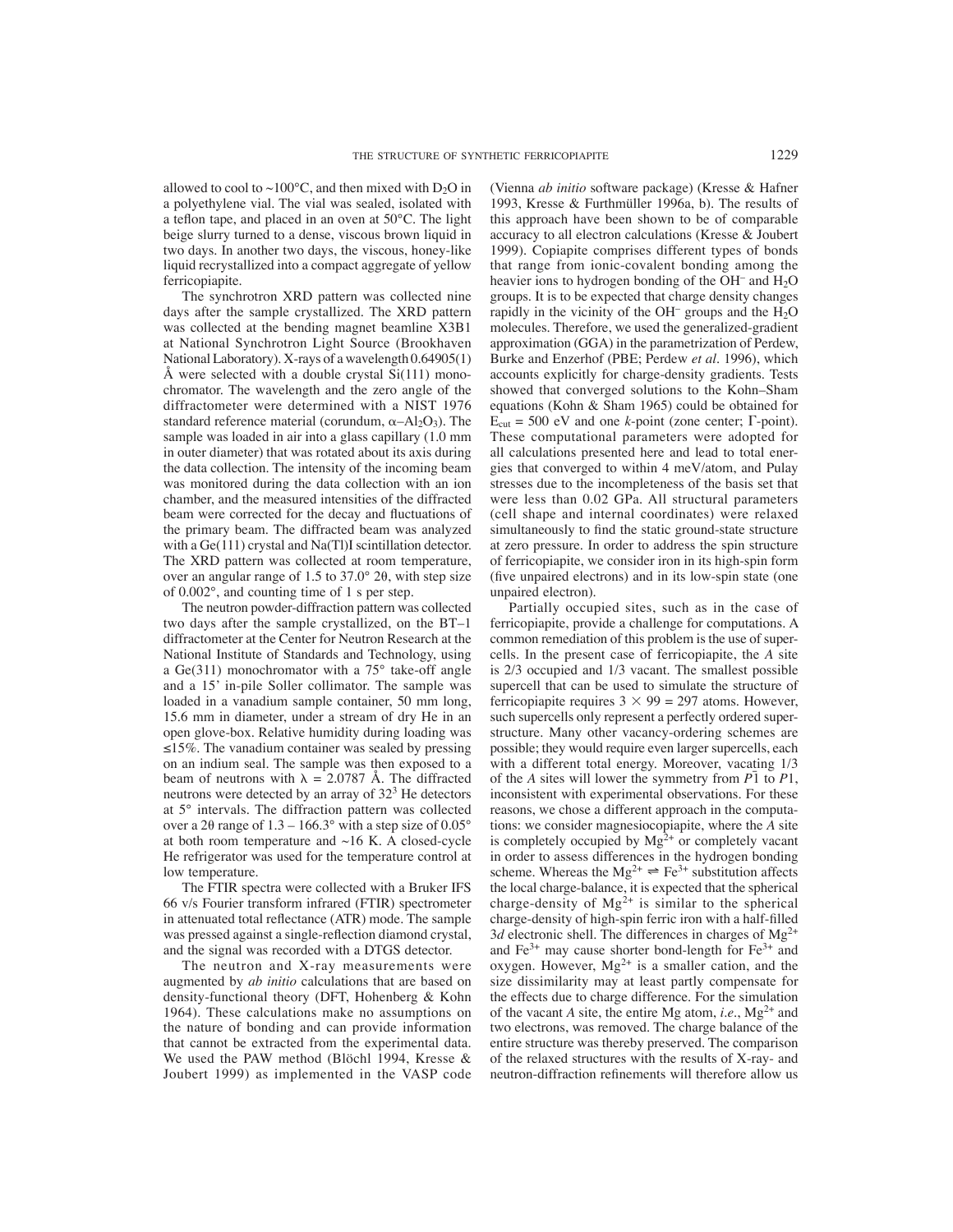to assess the sensitivity of the coordination of the *A* site to the local charge.

## **RESULTS**

The sample was found to exchange deuterium for hydrogen rapidly, either in contact with ambient humidity or commonly used laboratory liquids, such as methanol or ethanol. An FTIR spectrum indicated that the ratio  $H/(H + D)$  in the freshly prepared sample is about 0.09. After a 24-hour exposure to air, almost all deuterium was exchanged for hydrogen. Washing with ethanol resulted into immediate exchange of most deuterium for hydrogen. Because of this, the sample was not washed at all, and stored in a secondary vial sealed in a dry atmosphere.

The sample consisted mostly of ferricopiapite but also contained a minor proportion of interstitial liquid. The liquid could not be removed, because washing would make the sample unusable for neutron diffraction. On the other hand, the interstitial liquid slowly crystallized to rhomboclase at room temperature, thus adding a crystalline impurity to the sample. The fraction of this rhomboclase impurity increased with time; although the sample was phase-pure for the neutrondiffraction experiment, additional rhomboclase was present during the collection of XRD data.

#### *Refi nement of the positions of the heavy atoms*

All structural models were refined with GSAS (Larson & von Dreele 1994). The synchrotron XRD pattern was used for the refinement of the atom positions of the heavy atoms. The starting values for the cell parameters, atom positions, and displacement factors for ferricopiapite and rhomboclase were taken from our previous work on these phases (Majzlan *et al.* 2006). Among the crystalline phases, 89.6 wt.% was ferricopiapite and 10.4% rhomboclase. The background was modeled by the Chebyshev polynomial in GSAS with 18 terms. Peak profile was modeled by a pseudo-Voigt function (Thompson *et al.* 1987) with the asymmetry correction (Finger *et al.* 1994). The zero point of the diffractometer was refined in the early stages and then kept constant. An absorption correction was modeled using the Hewat function in GSAS, with the absorption coefficient fixed at a value derived from the chemical composition, calculated density of the sample, and an assumed 50% packing fraction. For rhomboclase, only the unit-cell parameters and position of S were refined; Fe lies on a special position  $(0, 0, 0)$ , and the positions of the oxygen atoms were not refined because of small fraction of this phase in the sample. The data for rhomboclase were kept constant in the later phases of the refinement. For ferricopiapite, we refined the positions of all Fe, S, and O atoms, along with occupancy of the *A* site. Isotropic displacement factors were constrained to be identical for all atoms of the same element, and

refined. Soft restraints were placed on the S–O bond distances (S–O distance =  $1.\hat{47} \pm 0.03 \text{ Å}$ ). A total of 97 variables (Fe, S, O atom positions, *A*-site occupancy, unit-cell parameters, profile coefficients, scale factor) were refined in the last stable cycle.

#### *Low-temperature neutron diffraction*

The temperature during the data collection fluctuated between 15.57 and 19.21 K. There were only ferricopiapite peaks, with no evidence of an additional phase. The model for heavy atoms (Fe, S, and O), refined from the XRD data, was transferred to the neutron-pattern refinement, and used without further refinement. A starting model for the light atoms was created with no consideration of possible hydrogen-bonding schemes. The deuterium atoms were placed 1.00 Å from their oxygen atoms, with a  $109^\circ$  D–O–D angle for the D<sub>2</sub>O molecules. In the initial stages of refinement, the deuterium atoms were allowed to drift freely with significant damping. No deuterium atom drifted away from its oxygen atom, although some of the new positions were found to be unreasonable. In such cases, these deuterium atoms were re-assigned the initial positions, and allowed to drift again. The refinement of the deuterium positions alternated with refinement of the peak-profile parameters, background coefficient, and unit-cell parameters. The background was modeled by a cosine Fourier series function with 21 coefficients, the peak profiles by a Gaussian function. Soft restraints were placed on the O–D bond lengths and D–O–D bond angles (bond distance  $O-D = 0.99 \pm 0.03$  Å, bond angle  $O-D-O = 109.5 \pm 0.5^{\circ}$ . The unit-cell parameters for ferricopiapite at low temperature are listed in Table 1. The positions and displacement factors of all atoms are given in Table S1 (supplementary material), available from the Depository of Unpublished Data, CISTI, National Research Council of Canada, Ottawa, Ontario, K1A 0S2, Canada, and also from the electronic crystalstructure database at http://www.minsocam.org/MSA/ Crystal\_Database.html.

## *Room-temperature neutron-diffraction and synchrotron XRD refinements*

The positions of the heavy atoms and deuterium, obtained from refinement of the XRD and low-temperature neutron data, respectively, were used as a starting model for a simultaneous refinement of the XRD and room-temperature neutron data (Figs. 2, 3). The functions used to model background, peak shape, *etc*., for both sets of data are the same as described above. The refinement included three phases: two ferricopiapite phases and rhomboclase. A separate ferricopiapite phase was used for XRD and for neutron data because of slight mismatch among the unit-cell parameters obtained by the two methods (Table 1). The mismatch is likely due to temperature difference between the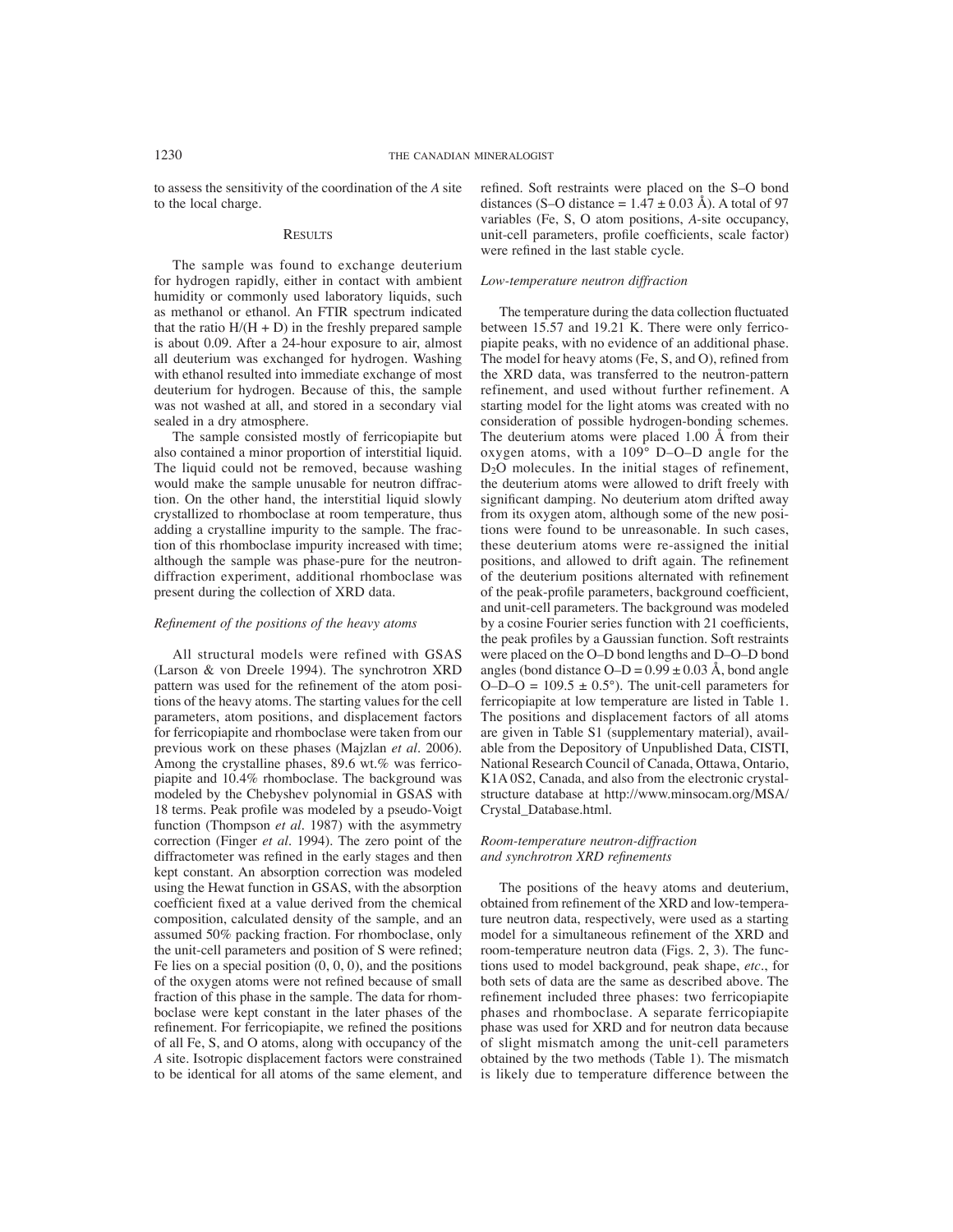

FIG. 2. Synchrotron X-ray-diffraction pattern (taken at room temperature) of the mixture of ferricopiapite and rhomboclase, with the calculated and difference plot from the Rietveld refinement. The upper row of tickmarks shows the calculated position of rhomboclase peaks, the lower row, the position of ferricopiapite peaks.



FIG. 3. Neutron-diffraction pattern (taken at room temperature) of ferricopiapite with the calculated and difference plot from the Rietveld refinement.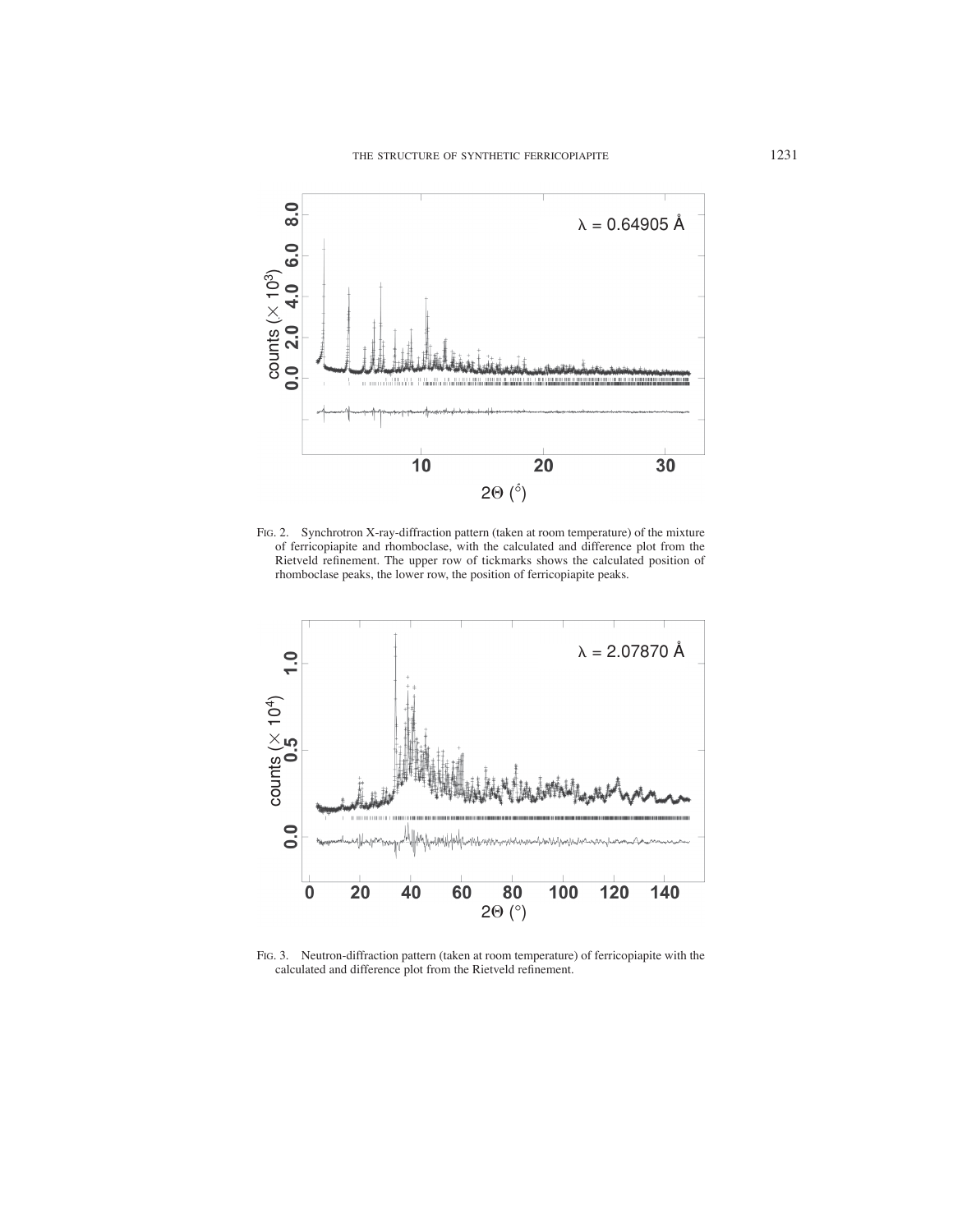"room temperature" at the NSLS synchrotron and NIST neutron source. Another source of the difference in unit-cell parameters may be the different H:D ratio in the ferricopiapite phase during the collection of X-ray and neutron powder-diffraction data. The atom positions and displacement factors were constrained to be identical for the two ferricopiapite phases. Positions of heavy and light atoms were allowed to vary at the different stages of the refinement. However, the changes in the positions of the heavy atoms were insignificant. No parameters of the rhomboclase phase were allowed to vary. Results of this refinement are summarized in Tables 1 and 2, and the experimental and calculated Xray- and neutron-diffraction patterns are compared in Figures 2 and 3, respectively. Altogether, 98 variables (atom positions and displacement factors for D atoms, unit-cell parameters for the two ferricopiapite phases, scale factors) were refined in the last stable cycle.

TABLE 1. STATISTICS OF RIETVELD REFINEMENT AND STRUCTURAL DATA FOR FERRICOPIAPITE,  $Fe_{143}(SO_4)_6(OD)_2(O_2O)_{20}$ ,<br>AND RHOMBOCLASE,  $(D_5O_2)_7Fe(SO_4)_7(D_2O)$ ,

| results of diffraction<br>experiments                                                     | room temperature*                                      |                                                                                       |           | low temperature <sup>®</sup> |  |
|-------------------------------------------------------------------------------------------|--------------------------------------------------------|---------------------------------------------------------------------------------------|-----------|------------------------------|--|
| $\chi^2$                                                                                  |                                                        | 2.83                                                                                  |           | 5.89                         |  |
| $wR_n$                                                                                    |                                                        | 0.0610                                                                                |           | 0.0451                       |  |
| $R_{n}$                                                                                   |                                                        | 0.0452                                                                                |           | 0.0380                       |  |
| $wR_n -$ background                                                                       |                                                        | 0.0855                                                                                |           | 0.0507                       |  |
| $R_n -$ background                                                                        |                                                        | 0.0562                                                                                |           | 0.0407                       |  |
| phase                                                                                     |                                                        | ferricopiapite ferricopiapite rhomboclase ferricopiapite<br>(XRD data) (neutron data) |           |                              |  |
| space group                                                                               | $P\overline{1}$                                        | $P\overline{1}$                                                                       | Pnma      | $P\overline{1}$              |  |
| Ζ                                                                                         | 1                                                      | 1                                                                                     | 4         | 1                            |  |
| lattice parameters                                                                        |                                                        |                                                                                       |           |                              |  |
| a(A)                                                                                      | 7.3926(1)                                              | 7.3968(3)                                                                             | 9.7245(4) | 7.3682(3)                    |  |
| b(A)                                                                                      | 18.3806(1)                                             | 18.3924(7)                                                                            | 18.292(1) | 18.2626(7)                   |  |
| c(A)                                                                                      | 7.3361(1)                                              | 7.3400(3)                                                                             | 5.4289(2) | 7.3014(3)                    |  |
| $\alpha$ (°)                                                                              | 93.933(1)                                              | 93.964(3)                                                                             |           | 93.533(4)                    |  |
| $\beta$ (°)                                                                               | 102.212(1)                                             | 102.223(4)                                                                            |           | 102.150(4)                   |  |
| $\gamma$ (°)                                                                              | 98.900(1)                                              | 98.892(3)                                                                             |           | 98.773(3)                    |  |
| cell volume $(A^3)$                                                                       | 957.23(1)                                              | 958.83(6)                                                                             | 965.7(1)  | 944.78(6)                    |  |
| ab initio<br>calculations                                                                 | HS,<br>$A$ occupied <sup><math>\ddagger</math></sup>   | HS.<br>A vacant®                                                                      |           |                              |  |
| lattice parameters<br>a(A)<br>b(A)<br>c(A)<br>$\alpha$ (°)<br>$\beta$ (°)<br>$\gamma$ (°) | 7.5515<br>18.601<br>7.4460<br>95.49<br>102.71<br>98.71 | 7.4967<br>19.019<br>7.4000<br>96.33<br>103.19<br>99.77                                |           |                              |  |
| cell volume $(A^3)$                                                                       | 999.46                                                 | 1000.08                                                                               |           |                              |  |

\* Combined XRD and neutron-diffraction refinement; atom positions in Table 2. Contour AND and teacher and technical contractions in Table S1 (supplementary<br>thetron-diffraction refinement; atom positions in Table S1 (supplementary<br>material, deposited). <sup>†</sup> Atom positions in Table 3. <sup>§</sup> Atom position (supplementary material, deposited). The lattice parameters from the  $ab$  initio calculations are presented for high-spin (HS) state of Fe<sup>31</sup>, with the A site either occupied or vacant.

*Ab initio calculations of the structure of magnesiocopiapite, MgFe<sup>3+</sup>4(SO<sub>4</sub>)<sub>6</sub>(OH)<sub>2</sub>(H<sub>2</sub>O)<sub>20</sub>* 

The *ab initio* calculations were started from a model very similar to the initial model used for lowtemperature neutron diffraction (see above). The only modification of this initial model was the introduction of  $Mg^{2+}$  at the *A* site. The atom positions for the optimized model are listed in Table 3. The GGA calculations show that the high-spin (HS) structure is energetically more favorable than the low-spin (LS) state by 1.7 eV/unit

TABLE 2. FRACTIONAL POSITIONS AND DISPLACEMENT FACTORS FOR ATOMS IN THE FERRICOPIAPITE STRUCTURE AT ROOM TEMPERATURE

| atom                               | x                    | у                       | $\ensuremath{\mathcal{Z}}$ | $U_{\mu a}$ * 100 |
|------------------------------------|----------------------|-------------------------|----------------------------|-------------------|
| FeA                                | 0                    | 0                       | 0                          | 1.5(4)            |
| Fel                                | 0.7871(6)            | 0.3154(2)               | 0.5507(5)                  | 1.4(1)            |
| Fe <sub>2</sub>                    | 0.5950(5)            | 0.6695(2)               | 0.8052(5)                  | 1.5(1)            |
| S1                                 | 0.8291(10)           | 0.7351(4)               | 0.2189(11)                 | 3.0(3)            |
| S2                                 | 0.8197(10)           | 0.4189(4)               | 0.2232(10)                 | 1.8(3)            |
| S3                                 | 0.6405(10)           | 0.1948(4)               | 0.1988(10)                 | 3.1(3)            |
| 01                                 | 0.736(2)             | 0.6698(6)               | 0.081(2)                   | 2.9(6)            |
| O2                                 | 0.691(1)             | 0.7671(6)               | 0.305(2)                   | 0.7(5)            |
| O3                                 | 0.047(2)             | 0.2939(6)               | 0.625(2)                   | 4.3(7)            |
| Ο4                                 | 0.056(2)             | 0.2062(6)               | 0.852(2)                   | 1.6(6)            |
| O5                                 | 0.628(1)             | 0.3921(6)               | 0.110(2)                   | 0.8(5)            |
| О6                                 | 0.846(2)             | 0.4923(5)               | 0.335(2)                   | 2.7(6)            |
| 07                                 | 0.880(2)             | 0.3614(6)               | 0.336(2)                   | 0.8(5)            |
| O8                                 | 0.936(2)             | 0.4215(6)               | 0.084(2)                   | 2.5(6)            |
| О9                                 | 0.560(2)             | 0.1156(5)               | 0.174(2)                   | 1.4(5)            |
| О10                                |                      |                         |                            |                   |
| 011                                | 0.510(1)<br>0.788(2) | 0.7602(5)<br>0.2130(6)  | 0.866(2)                   | 0.4(5)            |
| 012                                | 0.726(2)             | 0.2190(7)               | 0.093(2)<br>0.400(1)       | 2.4(6)<br>3.1(6)  |
| O13H                               | 0.459(2)             | 0.6623(6)               | 0.539(2)                   | 1.4(5)            |
| O14w                               | 0.695(2)             | 0.2725(7)               | 0.757(2)                   | 3.7(7)            |
| O15w                               | 0.859(2)             | 0.4113(6)               | 0.726(2)                   | 1.2(6)            |
| O16w                               | 0.232(3)             |                         | 0.085(3)                   | 13.4(10)          |
| O17w                               | 0.692(2)             | 0.9478(10)<br>0.5723(6) | 0.760(2)                   | 2.0(6)            |
| O18w                               | 0.050(3)             | 0.9839(11)              | 0.735(3)                   | 15.4(11)          |
| O19w                               | 0.830(2)             | 0.7298(6)               | 0.742(2)                   | 3.3(6)            |
| O20w                               | 0.178(3)             | 0.0917(10)              | 0.049(3)                   | 10.6(9)           |
| O21w                               | 0.770(2)             | 0.9100(7)               | 0.446(2)                   | 7.6(8)            |
| O22w                               | 0.534(2)             | 0.5597(6)               | 0.286(2)                   | 2.4(6)            |
| O23w                               | 0.643(2)             | 0.0740(7)               | 0.565(2)                   | 11.0(9)           |
| D1 (O13)                           | 0.495(2)             | 0.6263(6)               | 0.458(2)                   | 0.1(3)            |
| D2 (O14)                           | 0.746(2)             | 0.2537(7)               | 0.873(2)                   | 1.5(4)            |
| D3 (O14)                           | 0.557(1)             | 0.2612(8)               | 0.743(2)                   | 0.9(4)            |
| D4 (O15)                           | 0.900(3)             | 0.4147(10)              | 0.864(2)                   | 6.1(7)            |
| D5 (O15)                           | 0.953(2)             | 0.4470(7)               | 0.683(2)                   | 1.8(4)            |
| D6 (O16)                           | 0.293(3)             | 0.9357(14)              | 0.216(2)                   | 12.4(11)          |
| D7 (O16)                           | 0.302(3)             | 0.9442(17)              | $-0.018(3)$                | 15.9(13)          |
| D8 (O17)                           | 0.828(1)             | 0.5710(7)               | 0.809(2)                   | 1.2(4)            |
| D9 (O17)                           | 0.622(2)             | 0.5218(6)               | 0.750(2)                   | 1.7(5)            |
| D <sub>10</sub> (O <sub>18</sub> ) | 0.113(4)             | 1.0252(14)              | 0.681(4)                   | 22.5(20)          |
| D11 (O18)                          | $-0.074(2)$          | 0.9576(13)              | 0.646(3)                   | 9.9(9)            |
| D12 (O19)                          | 0.838(3)             | 0.7200(11)              | 0.611(2)                   | 5.4(7)            |
| D13 (O19)                          | 0.952(2)             | 0.7492(9)               | 0.817(2)                   | 3.5(6)            |
| D14 (O20)                          | 0.314(2)             | 0.0983(14)              | 0.107(4)                   | 16.4(13)          |
| D15 (O20)                          | 0.152(3)             | 0.1366(8)               | -0.011(3)                  | 8.3(8)            |
| D16 (O21)                          | 0.675(3)             | 0.9383(13)              | 0.401(4)                   | 10.9(10)          |
| D17 (O21)                          | 0.750(3)             | 0.8609(7)               | 0.377(2)                   | 6.4(7)            |
| D18 (O22)                          | 0.659(2)             | 0.5453(13)              | 0.309(3)                   | 8.7(9)            |
| D19 (O22)                          | 0.506(2)             | 0.5828(9)               | 0.168(2)                   | 3.6(5)            |
| D <sub>20</sub> (O <sub>23</sub> ) | 0.506(2)             | 0.0727(17)              | 0.542(6)                   | 20.4(17)          |
| D21 (O23)                          | 0.714(3)             | 0.1228(9)               | 0.551(4)                   | 14.5(14)          |
|                                    |                      |                         |                            |                   |

These data were obtained by refinement of the structural model with the roomtemperature neutron-diffraction pattern and the synchrotron X-ray-diffraction pattern. The occupancy of the isolated  $\Lambda$  site (FeA) is 0.633(9); occupancies of other sites are 1.00.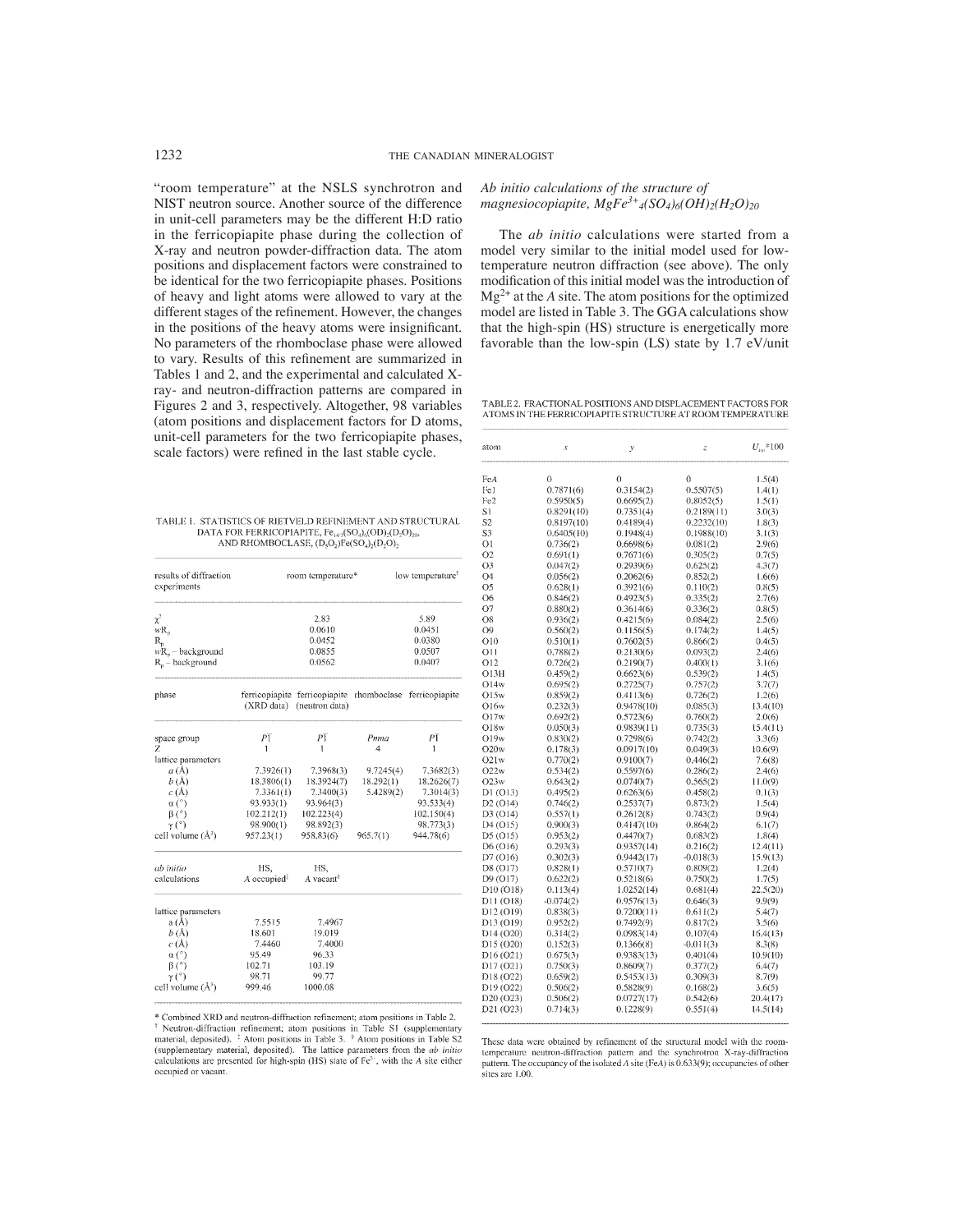cell. The finding that the HS state is the more stable at ambient conditions is consistent with observations in other ferric oxides at ambient pressure, such as hematite and goethite (Burns 1993). The calculated zero-pressure volume is 999.5  $\AA^3$ , ~5.8% larger than the volume obtained from the low-temperature neutronscattering data. An overestimation of the cell volume is not uncommon for the GGA and has been observed previously in other systems, such as  $Mg_3Si_4O_{10}(OH)_{2}$ (4.8%, Stixrude 2002). The lattice parameters *a*, *b*, and *c* in the HS calculations are overestimated by 2.5, 1.9, and 2.0%, respectively, as compared to the low-temperature neutron-scattering results. The angles  $\alpha$ ,  $\beta$ , and  $\gamma$  agree with the low-temperature neutron-scattering results to within 2.1, 0.6, and 0.1%, respectively.

The unit-cell volume is rather sensitive to the spin state of iron. Changing the spin state of iron from HS to LS reduces the volume by  $\sim$  4.6%. This reduced volume is consistent with the ionic radii for  $Fe<sup>3+</sup>(LS)$  and  $Fe<sup>3+</sup>(HS)$ , 0.55 Å and 0.645 Å, respectively (Shannon 1976). Thus changing the spin-state of iron from HS to LS leads to a decrease the ionic radius of iron by  $[Fe^{3+}(HS) - Fe^{3+}(LS)] / Fe^{3+}(HS) \approx 14.7\%$ . The associated shortening of the average bond-length for Fe(2) and Fe(3) are  $\sim$ 3.9% and  $\sim$ 4.4%, respectively. The mismatch between ionic size difference and cell-volume difference may be explained by the geometrical constraints due to the three coordinating  $SO_4^2$  tetrahedra of the Fe(2) and Fe(3) sites. The coulombic repulsion between the  $S^{6+}$ 

TABLE 3. FRACTIONAL POSITIONS OF ATOMS IN THE STRUCTURE OF MAGNESIOCOPIAPITE

| atom            | $\mathcal{X}$ | y      | $\overline{z}$ | atom                               | $\mathcal{X}$ | $\mathbf{y}$ | Z,     |
|-----------------|---------------|--------|----------------|------------------------------------|---------------|--------------|--------|
| MgA             | 0.0000        | 0.0000 | 0.0000         | O20                                | 0.1595        | 0.1012       | 0.0446 |
| Fel             | 0.7836        | 0.3157 | 0.5376         | O21                                | 0.7558        | 0.9231       | 0.4343 |
| Fe <sub>2</sub> | 0.6077        | 0.6695 | 0.8163         | O22                                | 0.5139        | 0.5566       | 0.2777 |
| S1              | 0.8382        | 0.7405 | 0.2361         | O <sub>2</sub> 3                   | 0.5966        | 0.0801       | 0.5477 |
| S <sub>2</sub>  | 0.8059        | 0.4207 | 0.2086         | H1 (O13)                           | 0.4954        | 0.6221       | 0.4641 |
| S <sub>3</sub>  | 0.6299        | 0.1921 | 0.1771         | H2(O14)                            | 0.2597        | 0.7512       | 0.1468 |
| ΟI              | 0.7549        | 0.6773 | 0.0812         | H <sub>3</sub> (O <sub>14</sub> )  | 0.4536        | 0.7387       | 0.2660 |
| O <sub>2</sub>  | 0.6913        | 0.7694 | 0.3067         | H <sub>4</sub> (O15)               | 0.1086        | 0.5869       | 0.1523 |
| O <sub>3</sub>  | 0.0488        | 0.2915 | 0.6072         | H5 (O15)                           | 0.0131        | 0.5541       | 0.3082 |
| <b>O4</b>       | 0.0427        | 0.2029 | 0.8290         | H <sub>6</sub> (O <sub>16</sub> )  | 0.2208        | 0.8973       | 0.0229 |
| Ο5              | 0.6095        | 0.3955 | 0.0995         | H7(016)                            | 0.3514        | 0.9729       | 0.0723 |
| O6              | 0.8230        | 0.4928 | 0.3208         | H8 (O17)                           | 0.1650        | 0.4265       | 0.1880 |
| Ο7              | 0.8619        | 0.3643 | 0.3318         | H9(O17)                            | 0.3709        | 0.4759       | 0.2558 |
| O8              | 0.9304        | 0.4260 | 0.0804         | H10 (O18)                          | 0.8823        | 0.9822       | 0.3193 |
| O9              | 0.5299        | 0.1163 | 0.1457         | H11 (O18)                          | 0.0697        | 0.0419       | 0.3717 |
| O10             | 0.5024        | 0.7573 | 0.8859         | H12 (O19)                          | 0.1451        | 0.2796       | 0.3835 |
| 011             | 0.7777        | 0.1995 | 0.0733         | H13 (O19)                          | 0.0428        | 0.2503       | 0.1741 |
| O12             | 0.7133        | 0.2141 | 0.3828         | H14 (O20)                          | 0.2955        | 0.1103       | 0.0886 |
| 013             | 0.4671        | 0.6593 | 0.5547         | H15 (O20)                          | 0.1275        | 0.1390       | 0.9643 |
| O <sub>14</sub> | 0.6826        | 0.2754 | 0.7538         | H16 (O21)                          | 0.6272        | 0.9274       | 0.4448 |
| 015             | 0.8785        | 0.4122 | 0.7113         | H17 (O21)                          | 0.7478        | 0.8705       | 0.3939 |
| O <sub>16</sub> | 0.2359        | 0.9472 | 0.0913         | H18 (O22)                          | 0.6356        | 0.5405       | 0.2943 |
| 017             | 0.7046        | 0.5743 | 0.7514         | H19 (O22)                          | 0.4928        | 0.5773       | 0.1597 |
| O18             | 0.0331        | 0.9841 | 0.7333         | H <sub>20</sub> (O <sub>23</sub> ) | 0.6787        | 0.0735       | 0.6649 |
| O19             | 0.8361        | 0.7282 | 0.7434         | H21 (O23)                          | 0.6542        | 0.1239       | 0.5051 |

These data are the result of *ab initio* calculations. The *A* site is fully occupied by  $Mg^{2*}$ , Fe<sup>3+</sup> is in high-spin state. Uncertainties are estimated to be less than ±0.002 for Fe, and O and ±0.003 for S, and H. Mg is fixed by symmetry.

cations in the neighboring tetrahedra may prevent a strong contraction of the Fe–O bonds.

For the calculations of the case with a vacant *A* site, we find that the HS state is stabilized by  $\sim 0.9$  eV/unit cell as compared to the structure with ferric iron in its LS state. The comparison of the ground-state structures shows that removing Mg from the *A* site leads to a marginal increase of the unit-cell volume by 0.06% (Table 1). Changing the spin state of ferric iron from HS to LS reduces the average Fe–O bond length by ~4.4%, a value that compares well with the calculations for a fully occupied *A* site. The chains along [101] are thus largely unaffected by the occupancy of the *A* site. The largest changes are associated with the arrangement of the  $H_2O$  molecules in the magnesiocopiapite structure. Atom positions of the calculations with the *A* site vacant are given in Table S2 (supplementary material), available from the Depository of Unpublished Data, CISTI, Ottawa, Ontario, K1A 0S2, Canada, and also from the electronic crystal-structure database at http://www. minsocam.org/MSA/Crystal\_Database.html.

#### **DISCUSSION**

The positions of the heavy atoms (Table 2), determined in the synchrotron XRD refinement, do not diverge significantly from the results of Fanfani et al. (1973). The principal features of the copiapite structure (Fig. 1) are preserved. The bond distances among the heavy atoms in ferricopiapite are listed in Table 4 and compared to those obtained by *ab initio* calculations for magnesiocopiapite. The hydrogen-bonding scheme, obtained by the free drift of deuterium atoms, was found to be very close to the one proposed by Fanfani *et al.* (1973). Bond distances and angles for the bonds among O and D atoms in ferricopiapite or O and H atoms in magnesiocopiapite are listed in Table 5. Bond-valence analysis (Table S3, supplementary material) gave values approximately equal to formal charges for all atoms in the structure.

Occupancy of all atoms except *A*Fe was kept at 1.00 in the final refinement. The refined value,  $0.626(6)$ (low-temperature data) and 0.633(9) (room-temperature data) for *A*Fe, is almost equal to the theoretical 2/3 occupancy. Majzlan *et al.* (2006) also found lower than 2/3 occupancy on this site for hydrogen-containing ferricopiapite. It is not clear whether the value slightly lower than 2/3 is an experimental artifact or another complexity of the structure of this phase. Variation of occupancies of all other sites atoms gave values close to  $1.\overline{0}$ , confirming that they are fully occupied.

The refinement of displacement factors gives clues about sites with significant disorder in the structure of ferricopiapite. Whereas the displacement factors of all atoms within the infinite chains have reasonable and small values, displacement factors of the oxygen atoms coordinating the  $A$  site and some isolated  $H_2O$ molecules are relatively large (Table 2). Therefore, at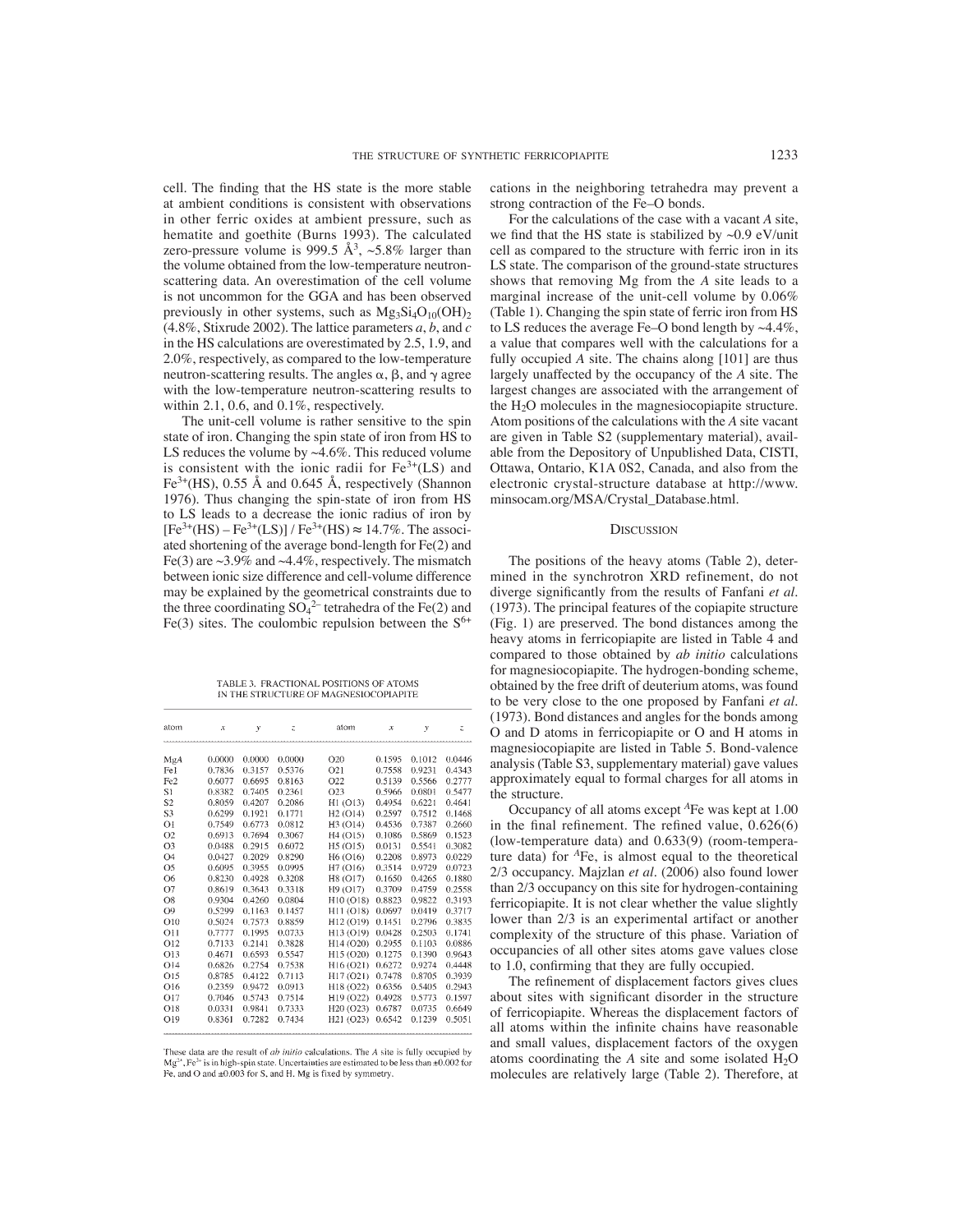least some displacement factors do not describe the magnitude of vibration of the atoms, but the degree of static disorder in the structure. It is a common practice to attempt a refinement involving split sites for atoms with such high displacement-factors. Our effort to create split sites did not yield a physically reasonable structural environment, for reasons that we fail to understand. The complexity of the structure and the constraints already placed on the bond distances and angles suggest that the final refinement provides an "average" structure of these sites, and the detailed questions about disordered sites should be addressed by the *ab initio* calculations.

## *Hydrogen bonding*

Data describing the hydrogen bonds within the ferricopiapite structure are summarized in Table 6. Most hydrogen bonds found in the structure of ferricopiapite fall in the category of weak hydrogen bonds, with the distance between the two oxygen atoms [*d*(O…O)] greater than 2.70 Å (Libowitzky & Beran 2004). Only one of them (O15w–D4–O8) falls in the range of strong hydrogen bonds [2.50 Å < *d*(O…O) < 2.70 Å, Libowitzky & Beran 2004]. The oxygen of the isolated  $D_2O$ molecule O22w is the acceptor oxygen for the hydrogen bond from D13, the only hydroxyl in the structure. It also accepts a hydrogen bond from D9, one of the deuterium atoms on O17. This isolated  $D_2O$  molecule forms two hydrogen bonds to O5 and O6, two atoms coordinating S2. The  $D_2O22w$  is therefore a structural component of the infinite chains, providing the necessary hydrogen bonding to the hydroxyl O13D1. The infinite chains including the  $D_2O22w$  molecule form units with composition  $[Fe_4(SO_4)_6(D_2O)_8(OD)_2]$  $(D_2O)_2$ . The octahedra  $[A(D_2O)_6]$  and isolated  $D_2O$ molecules O21w and O23w form slabs of composition  $\{[A(D_2O)_6](D_2O)_4\}$ . The site *A* is only 2/3 filled by Fe3+, and coordinated by O16w, O18w, and O20w. The oxygen atoms O18w form hydrogen bonds to O21w, linking the adjacent  $[A(D_2O)_6]$  octahedra (Fig. 4a). The oxygen atoms O20w form hydrogen bonds to O4 and O9, connecting the  $[A(D_2O)_6]$  octahedra to the infinite chains. The oxygen atoms O16w form hydrogen bonds to the isolated  $D_2O$  molecules  $O23w$  and to  $O9$ , an oxygen atom in the infinite chains.

Our *ab initio* calculations provide an alternative scheme for the hydrogen bonding within the slabs

TABLE 5. BOND DISTANCES AND BOND ANGLES FOR OXYGEN AND DELITERIUM ATOMS IN FERRICOPLAPITE\* AND OXYGEN AND HYDROGEN ATOMS IN MAGNESIOCOPIAPITE<sup>\$</sup>

magnesiocopiapite

ferricopiapite

| ferricopiapite |                  | magnesiocopiapite |                        | $A - B$            | distance ( |
|----------------|------------------|-------------------|------------------------|--------------------|------------|
|                |                  |                   |                        |                    |            |
|                |                  |                   |                        | $O13H - D1$        | 0.96(2)    |
| $A - B$        | distance $(\AA)$ | $A - B$           | distance $(\tilde{A})$ | $O14w - D2$        | 0.97(2)    |
|                |                  |                   |                        | $O14w - D3$        | 0.99(2)    |
|                |                  |                   |                        | $O15w - D4$        | 0.98(2)    |
| $FeA - O20w$   | 1.93(2)          | $MgA - O20$       | 2.03                   | $O15w - D5$        | 1.00(2)    |
| $FeA - O20w$   | 1,93(2)          | $MgA - O20$       | 2.03                   | $O16w - D6$        | 1.02(3)    |
| $FeA - O18w$   | 2.06(2)          | $MgA - O18$       | 2.06                   | $O16w - D7$        | 1.01(3)    |
| $FeA - O18w$   | 2.06(2)          | $MgA - O18$       | 2.06                   | $O17w - D8$        | 0.99(2)    |
| $FeA - O16w$   | 2.10(2)          | $MgA - O16$       | 2.17                   | $017w - D9$        | 0.98(2)    |
| $FeA - O16w$   | 2.10(2)          | $MgA - O16$       | 2.17                   | $O18w - D10$       | 0.98(4)    |
| $Fe1 - O13H$   | 1.92(2)          | $Fe1 - O13H$      | 2.01                   | $O18w - D11$       | 1.03(2)    |
| $Fe1 - O14w$   | 1.95(2)          | $Fe1 - O14w$      | 2.08                   | $O19w - D12$       | 0.98(2)    |
| $Fe1 - O12$    | 1.96(1)          | $FeI - OI2$       | 2.05                   | $O19w - D13$       | 0.96(2)    |
| $Fe1 - O3$     | 1.99(2)          | $[Fe] - O3$       | 2.08                   | $O20w - D14$       | 0.99(3)    |
| $Fe1 - O7$     | 2.03(2)          | $Fe I - O7$       | 2.00                   | $O20w - D15$       | 0.99(3)    |
| $Fe1 - O15w$   | 2.04(1)          | $Fe1 - O15w$      | 2.04                   | $O21w - D16$       | 0.95(3)    |
| $Fe2 - O10$    | 1,93(1)          | $Fe2 - O10$       | 2.00                   | $O21w - D17$       | 0.98(2)    |
| $Fe2 - O13H$   | 1.99(1)          | $Fe2 - O13H$      | 1.98                   | $O22w - D18$       | 0.98(2)    |
| $Fe2 - O17w$   | 2.06(1)          | $Fe2 - O17w$      | 2.07                   | $O22w - D19$       | 0.99(2)    |
| $Fe2 - O19w$   | 2.07(2)          | $Fe2 - O19w$      | 2.10                   | $O23w - D20$       | 0.99(2)    |
| $Fe2 - O1$     | 2.07(1)          | $Fe2 - O1$        | 2.02                   | $O23w - D21$       | 0.99(2)    |
| $Fe2 - O5$     | 2.08(1)          | $Fe2 - O5$        | 2.13                   |                    |            |
| $S1 - O4$      | 1.46(2)          | $S1 - O4$         | 1.47                   | $A - B - C$        | angle (°   |
| $S1 - O2$      | 1.48(1)          | $S1 - O2$         | 1.48                   |                    |            |
| $S1 - O1$      | 1.49(1)          | $S1 - O1$         | 1.52                   | $D2 - O14w - D3$   | 104.5(1.7) |
| $S1 - O3$      | 1.49(2)          | $S1 - O3$         | 1.51                   | $D7 - O16w - D6$   | 118.9(2.5  |
| $S2 - O7$      | 1.45(2)          | $S2 - O7$         | 1.51                   | $D4 - O15w - D5$   | 106.7(1.5) |
| $S2 - 08$      | 1.47(2)          | $S2 - OS$         | 1.48                   | $D9 - O17w - D8$   | 108.3(1.6) |
| $S2 - 05$      | 1.48(1)          | $S2 - O5$         | 1.51                   | $D10 - O18w - D11$ | 112.6(2.8) |

 $S2 - 06$ 

 $S_3 - Q_9$ 

 $S3 - O11$ 

 $S3 - O12$ 

 $S3 - O10$ 

1.48

 $147$ 

1.49

1.51

1.51

TABLE 4. BOND DISTANCES FOR HEAVY ATOMS IN FERRICOPIAPITE\* AND MAGNESIOCOPIAPITE

\* Room-temperature refinement; <sup>\$</sup> ab initio results.

 $113.3(2.4)$ 

 $D21 - O23w - D20$ 

| $A - B$            | distance $(\AA)$ | $A - B$                  | distance (Å) |  |
|--------------------|------------------|--------------------------|--------------|--|
| $O13H - D1$        | 0.96(2)          | $O13H - H1$              | 1.00         |  |
| $O14w - D2$        | 0.97(2)          | $O14w - H2$              | 0.99         |  |
| $O14w - D3$        | 0.99(2)          | $O14w - H3$              | 1.00         |  |
| $015w - D4$        | 0.98(2)          | $O15w - H4$              | 1.00         |  |
| $O15w - D5$        | 1.00(2)          | $O15w - H5$              | 1.00         |  |
| $O16w - D6$        | 1.02(3)          | $O16w - H6$              | 0.99         |  |
| $O16w - D7$        | 1.01(3)          | $O16w - H7$              | 0.97         |  |
| $O17w - D8$        | 0.99(2)          | $O17w - H8$              | 0.99         |  |
| $017w - D9$        | 0.98(2)          | $O17w - H9$              | 1.01         |  |
| $O18w - D10$       | 0.98(4)          | $O[8w - H]0$             | 1.00         |  |
| $O18w - D11$       | 1.03(2)          | $O18w - H11$             | 1.00         |  |
| $O19w - D12$       | 0.98(2)          | $O19w - H12$             | 0.99         |  |
| $O19w - D13$       | 0.96(2)          | $O19w - H13$             | 0.98         |  |
| $O20w - D14$       | 0.99(3)          | $O20w - H14$             | 0.99         |  |
| $O20w - D15$       | 0.99(3)          | $O20w - H15$             | 0.99         |  |
| $O21w - D16$       | 0.95(3)          | $O21w - H16$             | 1.01         |  |
| $O21w - D17$       | 0.98(2)          | $O21w - H17$             | 0.98         |  |
| $O22w - D18$       | 0.98(2)          | $O22w - H18$             | 1.00         |  |
| $O22w - D19$       | 0.99(2)          | $O22w - H19$             | 0.98         |  |
| $O23w - D20$       | 0.99(2)          | $O23w - H20$             | 0.98         |  |
| $O23w - D21$       | 0.99(2)          | $O23w - H21$             | 0.98         |  |
| $A - B - C$        | angle $(°)$      | $A - B - C$              | angle $(°)$  |  |
| $D2 - O14w - D3$   | 104.5(1.7)       | $H2 - O14w - H3$         | 107.4        |  |
| $D7 - O16w - D6$   | 118.9(2.5)       | $H7 - O16w - H6$         | 104.1        |  |
| $D4 - O15w - D5$   | 106.7(1.5)       | $H4 - O15w - H5$         | 108.1        |  |
| $D9 - O17w - D8$   | 108.3(1.6)       | $H9 - O17w - H8$         | 109.0        |  |
| $D10 - O18w - D11$ | 112.6(2.8)       | $H10 - O18w - H11$       | 107.6        |  |
| $D13 - O19w - D12$ | 109.1(1.8)       | $H13 - O19w - H12$       | 106.7        |  |
| $D15 - O20w - D14$ | 109.0(2.7)       | $H15 - O20w - H14$       | 107.1        |  |
| $D16 - O21w - D17$ | 113.6(2.1)       | $H16 - O21w - H17$       | 104.0        |  |
| $D18 - D22w - D19$ | 111 8/1 0)       | $H18 - \Omega$ 22w - H19 | 106.6        |  |

 $H21 - O23w - H20$ 

107.4

 $S2 - OS$ 

 $S^3 - Q^0$ 

 $S3 - O11$ 

 $S3 - O12$ 

 $S3 - O10$ 

\* Room-temperature refinement; \* ab initio results.

 $1.49(1)$ 

 $147(1)$ 

 $1.47(2)$ 

 $1.48(1)$ 

 $1,50(1)$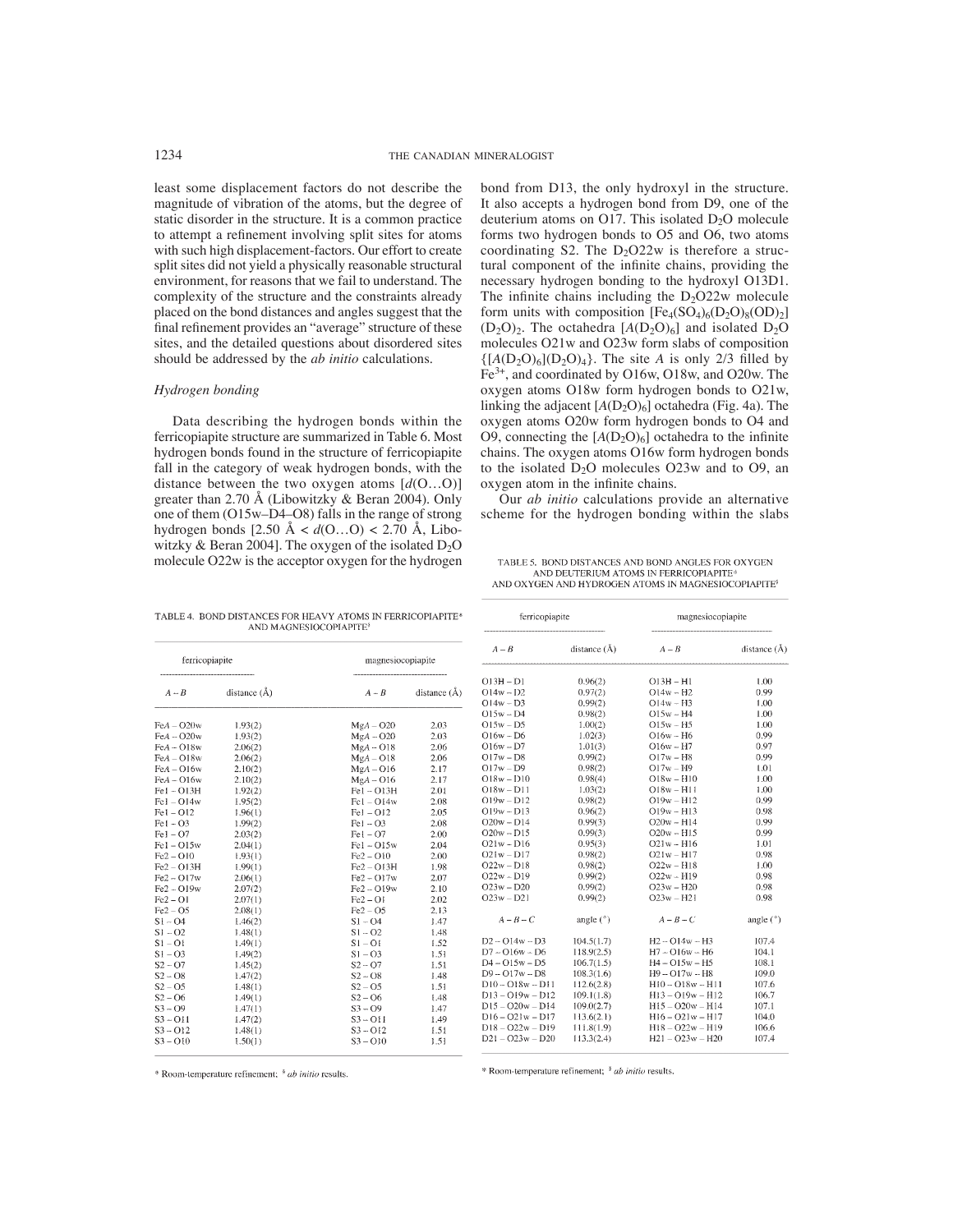$\{[A(D_2O)_6](D_2O)_4\}$  (Fig. 4b). The changes are caused by re-orientation of O16w (discussed below), O21w, and O23w. However, the hydrogen bonding of these slabs to the infinite chains is the same as experimentally observed. The local charge  $(Mg^{2+}$  or  $Fe^{3+})$  and differences in occupancy of the *A* site thus do not control the general topology of the bonds. As argued above, this is likely due to the spherical charge-density of both HS Fe<sup>3+</sup> and Mg<sup>2+</sup>. Therefore, the topology of the hydrogen bonding scheme in ferricopiapite and magnesiocopiapite appears to be very similar. This finding is further corroborated by calculations that were initialized with the final values of the low-temperature Rietveld refinement (Table 1 and S1). During the relaxation, the shape of the unit cell remained fixed, and all internal degrees of freedom were relaxed. The results show that the hydrogen bonding scheme remains unchanged. However, further testing of this hypothesis is currently impossible as the hydrogen-bond scheme in magnesiocopiapite remains unknown.

## *Coordination of the A site*

For the reasons given above, we explored the local coordination of the *A* site by *ab initio* calculations. Where the *A* site is occupied by  $Mg^{2+}$ , the calculations indicate six-fold coordination of the  $A$  site by six  $H_2O$ molecules with bond lengths in the range 2.03 – 2.17 Å (Fig. 5a). All hydrogen atoms are oriented outward from the center of the octahedron to participate in the hydrogen bonding with neighboring oxygen atoms.

A detailed analysis of the hydrogen-bonding scheme reveals several differences between theory and experi-

TABLE 6. HYDROGEN-BONDING SCHEME IN FERRICOPIAPITE\*

| $O_{donor}$ - $D \cdots O_{accepior}$ | distance<br>(Å)           | distance<br>(Å) | distance<br>(Å)            | angle                     |
|---------------------------------------|---------------------------|-----------------|----------------------------|---------------------------|
|                                       | $\mathbf{O}_\text{donor}$ | Ð               | $\mathbf{O}_{\text{down}}$ | (°)<br>$O_{dust} - D$     |
|                                       | $- D$                     | $\cdots$ O $\,$ | $-$ O <sub>acceptor</sub>  | $-$ O <sub>acceptor</sub> |
| $O13H - D1 - O22w$                    | 0.96(2)                   | 1.80(2)         | 2.75(2)                    | 172.5(1.4)                |
| $O14w - D2 - O11$                     | 0.97(2)                   | 1.81(2)         | 2.76(2)                    | 167.3(1.4)                |
| $014w - D3 - 02$                      | 0.99(2)                   | 1.78(1)         | 2.76(2)                    | 172.9(1.4)                |
| $O15w - D4 - O8$                      | 0.98(2)                   | 1.58(2)         | 2.56(2)                    | 172.0(1.4)                |
| $O15w - D5 - 06$                      | 1.00(2)                   | 1.75(2)         | 2.73(2)                    | 164.8(1.5)                |
| $O16w - D6 - O23w$                    | 1.02(3)                   | 1.61(2)         | 2.62(3)                    | 168.1(1.9)                |
| $O16w - D7 - O9$                      | 1.01(3)                   | 2.06(3)         | 2.97(3)                    | 149.9(2.1)                |
| $Q17w - D8 - 08$                      | 0.99(2)                   | 1.73(2)         | 2.72(2)                    | 172.4(1.4)                |
| $O17w - D9 - O22w$                    | 0.98(2)                   | 1.71(2)         | 2.68(2)                    | 169.8(1.3)                |
| $O18w - D10 \cdots O21w$              | 0.98(4)                   | 1.79(3)         | 2.77(3)                    | 171.0(2.8)                |
| $O18w - D11 - O21w$                   | 1.03(2)                   | 1.74(2)         | 2.74(2)                    | 160.7(2.1)                |
| $O19w - D12 \cdots O3$                | 0.98(2)                   | 2,10(2)         | 3.05(2)                    | 160.5(1.4)                |
| $O19w - D13 - O11$                    | 0.96(2)                   | 1.90(2)         | 2.84(2)                    | 165.6(1.5)                |
| $O20w - D14 \cdots O9$                | 0.99(3)                   | 1.75(2)         | 2.74(3)                    | 170.2(2.1)                |
| $O20w - D15 \cdots O4$                | 0.99(3)                   | 1.82(2)         | 2.79(2)                    | 167.5(1.9)                |
| $O21w - D17 - O2$                     | 0.98(2)                   | 1.73(2)         | 2.69(2)                    | 164.8(1.5)                |
| $O22w - D18 - O6$                     | 0.98(2)                   | 1.79(2)         | 2.75(2)                    | 163.1(1.8)                |
| $O22w - D19 - O5$                     | 0.99(2)                   | 2.18(2)         | 3.14(2)                    | 163.3(1.4)                |
| $O23w - D20 - O21w$                   | 0.99(2)                   | 2.13(3)         | 3.10(2)                    | 165.4(1.8)                |
| $O23w - D21 - O12$                    | 0.99(2)                   | 2.15(3)         | 3.03(2)                    | 147.5(1.7)                |

\* Room-temperature results. No hydrogen bond was found for D16.

ment. The greatest difference lies in the orientation of the H or D atoms (D6, D7) on the oxygen O16 (Fig. 4). Experimental results indicate a hydrogen bond between D6 and O23w (Table 6), but calculations suggest a hydrogen bond between H6 and O11. Bonding orientation differs also markedly for D7 or H7 (Fig. 4).

To explore these differences in detail, we initialized the relaxation with the structure as obtained from the low-temperature neutron refinement (Table S1). We find that the hydrogen-bonding scheme remained stable and did not revert to another hydrogen-bonding scheme. Therefore, the two hydrogen-bonding schemes correspond to two different minima in configuration space. A comparison of the total energies shows that the



FIG. 4. The hydrogen-bonding schemes among the oxygen atoms near the *A* site: (a) experimentally determined data, (b) data calculated by *ab initio* methods, with the *A* site occupied. Oxygen atoms are the grey spheres, deuterium or hydrogen atoms are the small white spheres; the light grey polyhedra are the  $[A(H_2O)_6]$  octahedra. Dashed line segments represent the hydrogen bonds; dashed lines with arrows are hydrogen bonds to the oxygen atoms that belong to the infinite chains. The numbers label the oxygen atoms, either shown in the figure, or the acceptor oxygen atoms in the infinite chains. The dashed line with an arrow and a question mark represent hydrogen atoms with no hydrogen bonds.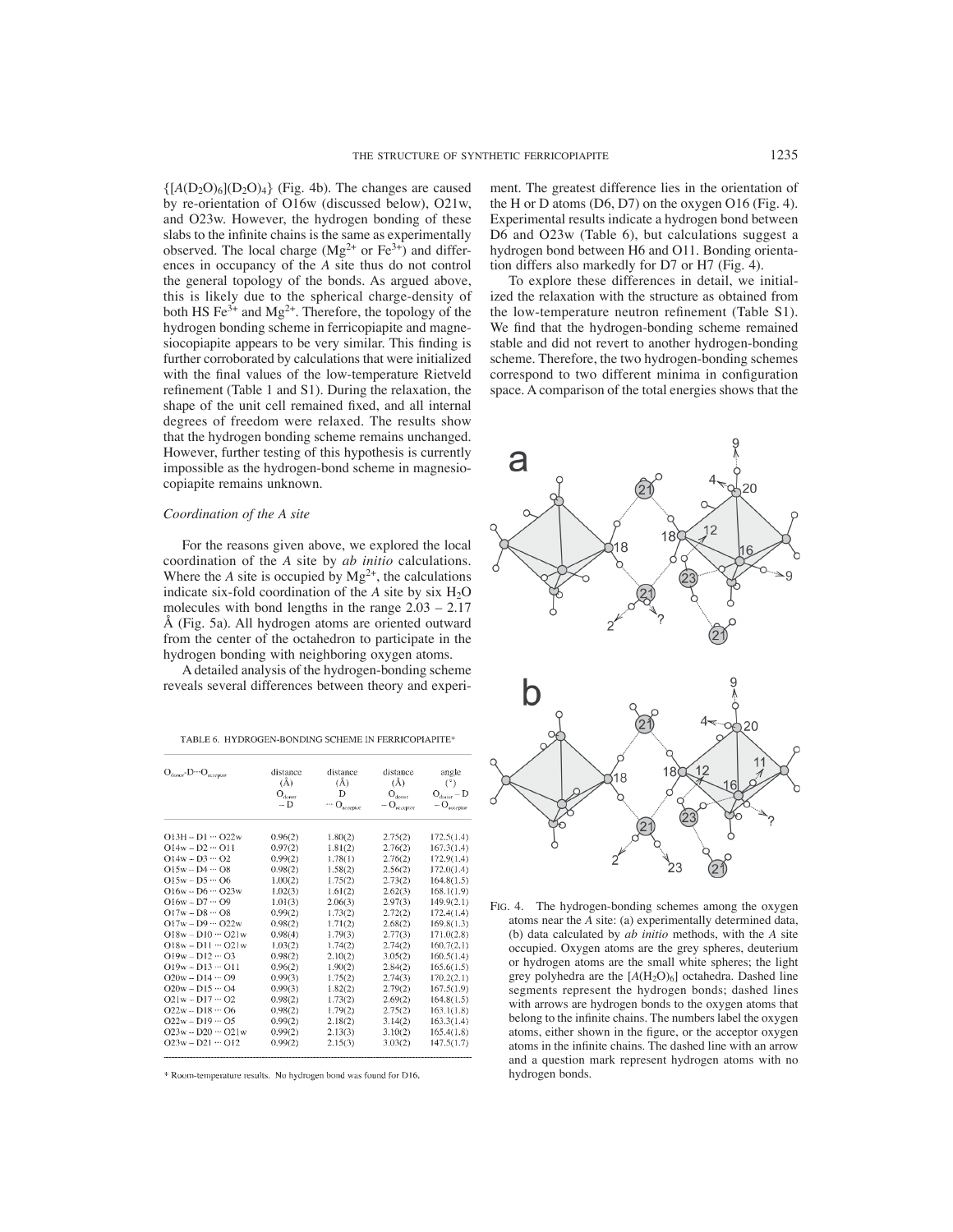

FIG. 5. The local environment of the *A* site (0,0,0), where occupied (a) or vacant (b). The distances shown are the result of the *ab initio* calculation. Note that the center of the octahedron is also an inversion center, and therefore only three center-ligand distances need to be indicated.

structure obtained by relaxing the initial guess of the hydrogen positions is ~0.2 eV/unit cell more favorable and is therefore predicted to be the ground state. We also assessed the robustness of the hydrogen-bonding scheme in the calculated ground-state structure with respect to rotations of the two symmetrically equivalent D6–O16w–D7 molecule. We fixed the intramolecular geometry of the D6–O16w–D7 molecule and rotated the molecule around the O16w–Mg vector. The total energy was then recalculated for a fixed structure and rotation angles between 0° and 360°. No other minimum than the one calculated initially (Table 3, Fig. 4b) was found. The energy for all rotation angles was found to be higher than the ground-state energy, the maximum increase being  $\sim$ 1.7 eV/H<sub>2</sub>O molecule. We note that these calculations provide an upper limit for the expected changes in energy, as the structure was not allowed to relax. Nevertheless, the large change in energy associated with the rigid rotation suggests that the arrangement of  $H_2O$ or  $D_2O$  in copiapite is a cooperative phenomenon that involves several  $H_2O$  or  $D_2O$  units.

The calculations for the vacant *A*-site show that it is also coordinated by six  $H<sub>2</sub>O$  molecules (Fig. 5b). However, the  $H<sub>2</sub>O$  molecules rearrange significantly. This is largely the consequence of the altered charge-balance. Removing  $Mg^{2+}$  from the *A* site has two effects: 1) a local charge-deficiency needs to be compensated, and 2) there is an absence of ionic interactions between the central  $Mg^{2+}$  and the H<sub>2</sub>O molecules. The associated lack of charge transfer from the central cation to the coordinating oxygen ions leads to a coulombic repulsion. The largest changes we observe are associated with the O16w molecule. Smaller changes are observed for O18w, and the environment of O20w remains unchanged (Fig. 4b). This finding is consistent with O20w being hydrogen-bonded to the infinite chains, hindering reorientation of this molecule. The volume of the octahedron increases by 17%, and the hydrogen atoms on O16w and O18w rotate toward the neighboring atoms of oxygen in order to reduce the electrostatic repulsion of the  $[H_2O]_6$  octahedron. The presence of vacancies therefore causes significant strain and displacement of O16w and O18w, but even in the extreme case of a completely vacant *A* site, the octahedral arrangement of  $H_2O$  molecules is preserved. This remarkable stability of the oxygen arrangement indicates that structural control is independent of the occupancy of this site. A likely controlling factor is hydrogen bonding of O18w and O20w to the infinite chains, even though cooperative and long-range interaction in the H2O array cannot be ruled out. The vacant *A* sites are the structural units that are most likely able to tolerate a removal of a  $H_2O$  molecule. Missing  $H_2O$ molecules at these sites could perhaps account for the low H2O content reported for some samples of copiapite (Zodrow 1980).

The experimental refinement and the *ab initio* calculations converged to an almost identical structural model. This conclusion holds for structural relaxation with variable initial parameters. In particular, the hydrogen-bonding scheme is very similar in experiment and theory. Therefore, the coherency of *ab initio* calculations and experimental results provides insight into the reliability of predicted and refined structural